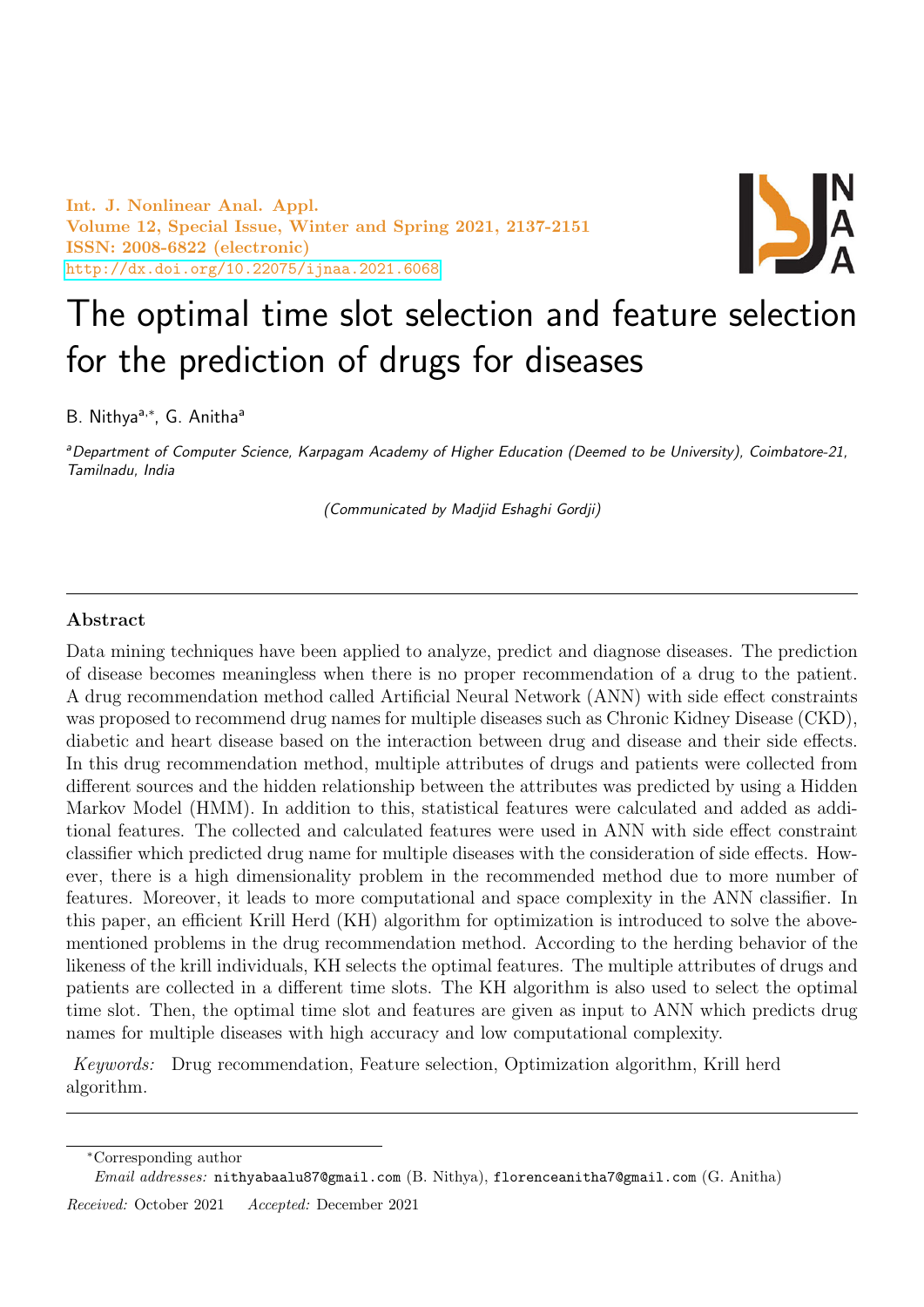### 1. Introduction

Pharmaceutical science [\[14,](#page-14-0) [20\]](#page-14-1) is an interdisciplinary domain of research incorporating different fields of science and engineering with an objective to discover a potential drugs. Discovery of Drug is a more complex process which involves in the identification of new drugs and their potential targets. Drug [\[7,](#page-14-2) [8,](#page-14-3) [21\]](#page-14-4) can be considered as molecules that interact with an appropriate target protein to perturb biological systems of different molecular interactions such as signal transduction network, metabolic pathway and protein interaction network. Drugs are used to maintain and restore health by the prevention and treatment of illness. Generally, drugs are widely classified as brand-name and generic drug. Generic drugs are replications of brand-name drugs that have exactly the similar dosage, safety, cause of administration, risks and intended use as the original drug.

According to severity of disease, drugs are recommended to the patients. The potential side effects of the drugs are predictable from the chemical, biological and other related information. A method is required to recommend a drug to a patient with the consideration of side effect. A drug recommendation method called ANN with side effect constraint [\[12\]](#page-14-5) was proposed to predict the drug name for multiple diseases such as CKD, diabetic and heart disease. In the drug recommendation method, different attributes of drugs and patients were collected. The hidden relationship among the features was calculated using a Hidden Markov Model (HMM). Then, the statistical measures were calculated and added as additional features. A side effect constraint was included with ANN classifier to predict the drug name with high accuracy. However, the computational complexity of the ANN classifier is high due to using more number of features in it.

So in this work, optimization algorithm Krill Herd (KH) [\[4\]](#page-14-6) is introduced to select the most discriminative features from the collected attributes of drugs and patients such as drug name, combination (ingredients), size, shape, tablet coat, density, surface area, disintegration time, propensity for swelling, side effect, mode of drug (i.e., tablet, injection, capsules), cost of the medicines, drug class, dose, brand name, drug reaction, age of the patient, gender of the patient, weight of the patient and height of the patient. The attributes of drugs and patients are collected at different time slot which is also optimized by using the same KH algorithm. The KH algorithm consisted of a number of krill, their time-dependent position and it is formulated by the main three factors called movement induced by the presence of other individuals, foraging activity and random diffusion. The optimal time slot and the selected optimal features are processed in ANN with side effect constraint which predicts the drug name for multiple diseases. Thus, the proposed KH- ANN with side effect constraint reduces the computational and space complexity of ANN classifier.

#### 2. Literature Survey

A prediction scheme [\[9\]](#page-14-7) was proposed that combined Fuzzy preference based Rough Set (FPRS) method and semi-supervised SVM. The FPRS was utilized in gene markers from microarray gene expression to find out the cost relevant. FPRS reflected the degree of preference quantitatively making it more powerful in extracting information from fuzzy data than dominance or equivalence relation. This type of process was used to select optimal gene. Consequently, the selected gene markers were given as input to the Transductive Support Vector Machine (TSVM) which predicted cancer. TSVM was seeking the separation in long way in the presence of both labeled and unlabeled data through regularization process. Even though TSVM provided better performance by incorporating unlabeled data into the training set, the number of iterations is ambitious to define in TSVM.

A Sequential pattern mining [\[18\]](#page-14-8) technique was proposed to predict the next prescribed medications. Initially, the data was collected from Blue Cross Blue Shield of Texas and it was categorized as training and testing set. A cSPADE was applied on the training data for identifying temporal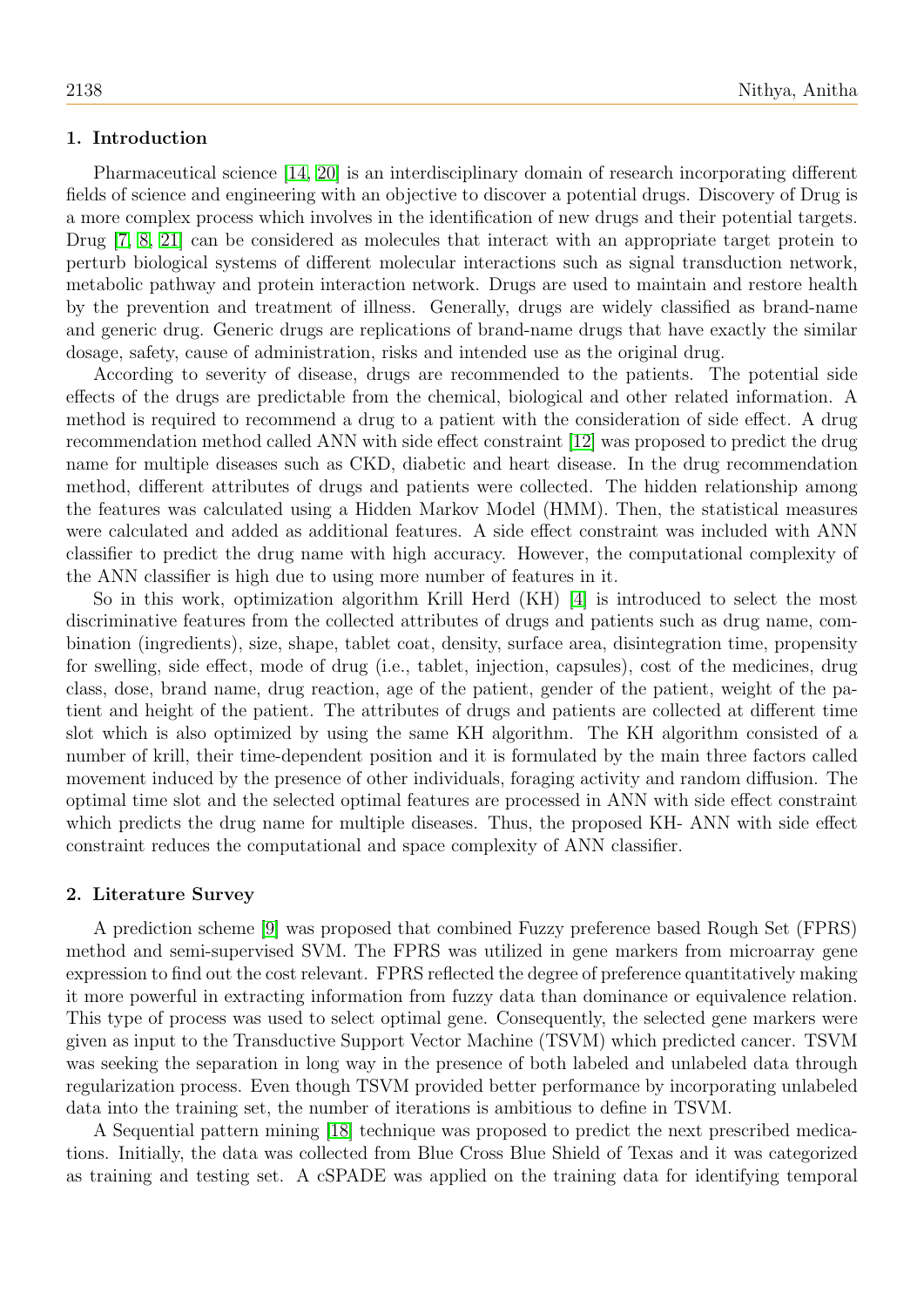patterns of mediation prescribed for patients. The knowledge base of mined patterns was utilized for creating rules in which it predicts the next diabetes medication prescribed for a test set of patients. However, this technique is time consuming and expensive process.

A Scored Mean Kernel Fusion (SMKF) [\[10\]](#page-14-9) was proposed which was the computational method used for prediction of drug-disease associations using fusion of information and aggregation. The dataset consisted of multiple features collected from diverse data sources which provides better accurate and reliable results. In the proposed computational method, feature fusion method was used to make high-level features. The SMKF method was utilized score mean which systematically combined multiple features which relates to diseases or drugs at two levels to predict the indication of drugs. The drug disease can be improved by using various other features of drugs such as the pathway feature.

A velocity bounded Boolean Particle Swarm Optimization (VbBoPSO) and Improved VbBoPSO (IVbBoPSO) [\[5\]](#page-14-10) was proposed for improved feature selection in liver and kidney disease diagnosis. VbBoPSO was identical to BoPSO except that it is checked for velocity bound and keeps the length of each velocity component within the range of maximum velocity and minimum velocity. This kind of algorithm may lead to dullness during subsequent iterations. This problem was solved by IVbBoPSO where the new particles were introduced if the particle's global best position or particle's best solution was not updated for a certain number of repetitive iterations. The inspection was increased and there was an opportunity of getting an optimal solution by searching in the new search space. However, a parameter used for good convergence introduced had less complications of tuning of a parameter.

A new method of feature selection [\[15\]](#page-14-11) was proposed based on Multi-Objective Particle Swarm Optimization (MOPSO) and Non-dominated Sorting Genetic Algorithm-II (NSGGA-II) along with Artificial Neural Network (ANN) for dose prediction. In NSGGA-II, all members of genetic population has been compared with each other and had been placed within the categories. First category members that do not dominate by other members of the population. The second members of the category were beaten by members of the first category and this process was iterated in the same way in the other categories to rank all members in the category. The MOPSO algorithm selected the optimal features based on grid index. The concurrence speed of this algorithm was great. The selected features were used in ANN for dose prediction. However, the MOPSO has fewer errors. A link prediction approach [\[6\]](#page-14-12) was proposed for the drug recommendation in a disease-drug bipartite graph. A threshold value was used in this approach to assure that the crucial links were not lost and unwanted links were not taken into considerations. However, this threshold value greatly influences the performance of link prediction approach.

For prediction of drug-disease interactions, a semi-supervised graph cut algorithm and three-layer data integration [? ] method was proposed. However, similarity integration strategy was used in the method that has an unsteady point that neglects the information from the layer with much smaller sores. Bipartite Local Model (BLM) with a hubness-aware regression technique [\[2\]](#page-14-13) was proposed for drug-target interactions. The features in the collected data were extracted and based on these features a projection based ensemble of BLMs was constructed which predicts the drug-target interactions. However, it has low precision. Bayesian Ranking Prediction of Drug-target Interactions (BRDTI) [\[12\]](#page-14-5) was proposed for drug-target prediction. However, this method is for under improvement as few of the new interactions was neglected by some estimation method.

A new hybrid approach [\[1\]](#page-13-0) was proposed to select the most discriminative features in the dataset. Here, a framework was presented with two components. Self-Adaptive Cohort Intelligence (SACI) algorithm was proposed and which was the first component of the framework. It was the modified version of Cohort Intelligence (CI) meta-heuristic algorithm. Self adaptive scheme was utilized in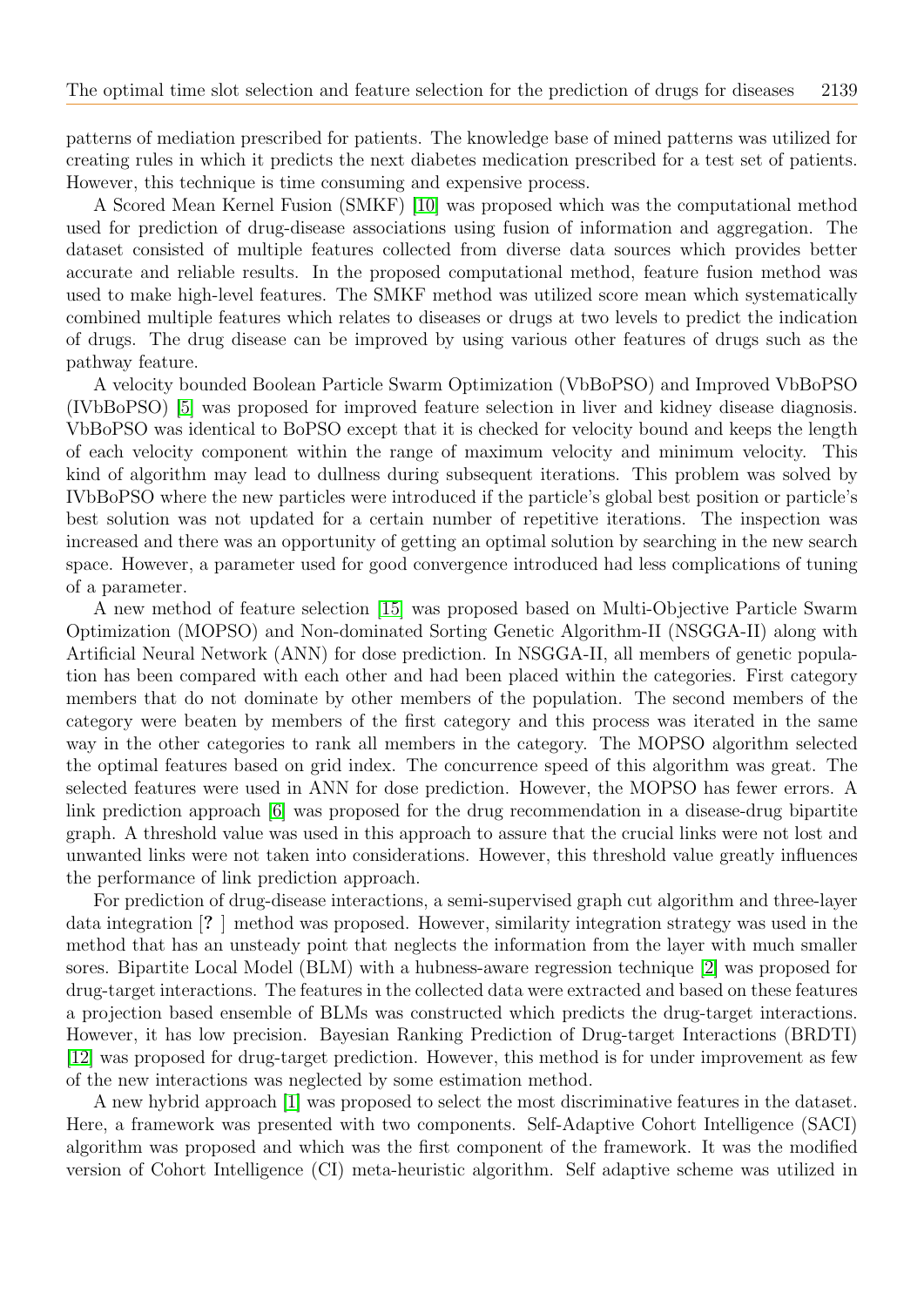SACI algorithm for computation of sampling rate and the tournament-based mutation was used for computation of mutation rate. Then SACI was integrated with Support Vector Machine (SVM) and named as SACI- SVM was used for feature selection. However, search strategies based on SACI-SVM leads to high computation time for high- dimensional datasets.

Machine learning based drug indication prediction [\[3\]](#page-14-14) method was proposed using Linked open data. A binary feature matrix was created using drug target, substructure and side effects and disease ontology terms. Various classifiers such as Linear Regression (LR), K-Nearest Neighbor (KNN), Random Forest (RF) and Gradient Boosting Classifier (GBC) were classifiers were processed for drug indication prediction. However, the efficiency of this method is low.

A modified Differential Evolution (DE) algorithm [\[17\]](#page-14-15) was proposed for selection of feature in a prediction of heart disease. It selects the critical features that forms the foundation cause for the objective function of the heart disease prediction problem. The conventional DE randomly selected the individual vectors which have weight value and then it finds the difference between the first two vectors which was added to the third vector which determines the mutant vector. In the modified DE algorithm, four vectors were sequentially selected and then computes the weighted difference between the first two vectors and the next two vectors in a parallel manner. The obtained two weighted difference vectors were added to generate the mutant vector. However, an error is present in the prediction of heart disease.

A novel feature selection strategy called Genetic Algorithm (GA) [\[16\]](#page-14-16) was proposed for dimensionality reduction. The genetic programming was volatile to skewness of data issues and it works well with both of the balanced and unbalanced data. The proposed strategy combines the most discerning features selected by distinct feature selection metrics which generates different feature space projection based on different criteria it was influenced by several factors such as data skewness. Instead of combined metrics in an exhaustive way, the proposed strategy combines the generated projections on sparse and highly dimensional skewed data. However, the efficiency of this strategy is low.

A variant of firefly algorithm [\[20\]](#page-14-1) was proposed to select the most important features which were used in classification and regression models. The problem in original firefly algorithm was getting into local optima and premature convergence problem. This was solved by the proposed variant of firefly algorithm which employs Simulated Annealing (SA). It enhances global and local promising solutions chaotic-accelerated attractiveness parameters and diversion mechanisms of weak solution. An application programming interface [\[11\]](#page-14-17) was provided for recommending drugs to the users suffering from a particular disease. The inescapable scaling of clinical information builds the potential for information mining systems which enhances the quality and reduces the cost of social insurance.

#### 3. Proposed Methodology

In this fragment, the proposed methodology for selection of feature and time slot optimization in a prediction of drug name for multiple diseases is described in detail. From the various sources, different data about patients and drugs such as drug name, combination (ingredients), size, shape, tablet coat, density, surface area, disintegration time, propensity for swelling, side effect, mode of drug (i.e., tablet, injection, capsules), cost of the medicines, drug class, dose, brand name, drug reaction, age of the patient, gender of the patient, weight of the patient and height of the patient are collected. These data are collected at different time slots. For example, the data can be collected for every 3 days or 5 days or 7 days of time interval. A Krill Herd (KH) algorithm is introduced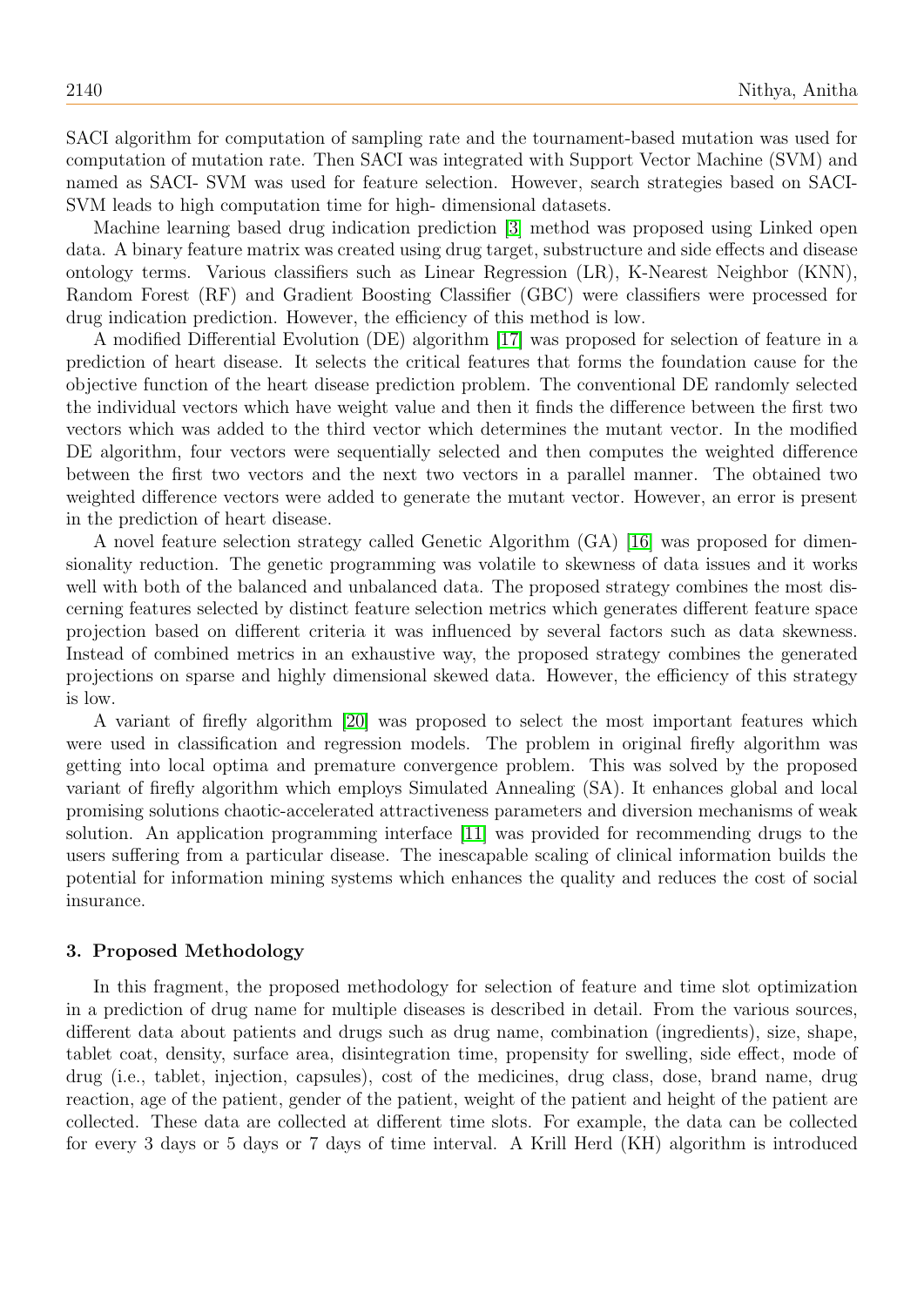which simultaneously selects both the optimal features and time slot which are used in ANN with side effect constraint classifier to predict the drug name for multiple diseases.

#### 3.1. Krill Herd Based Feature Selection and Time Slot Optimization

The new swarm intelligent optimization algorithms is Krill Herd (KH) optimization algorithm. This algorithm imitates the performance of krill where each individual in the krill herd will make its own contribution in the moving process depending upon the fitness. Moreover, it mainly depends on whether adjacent krill individual possesses this repulsive or attractive effect on each individual which act as a local search for each. The food center is identified from the overall fitness of the krill individual and that is considered as the best global estimation. Based on the krill individual movement induction, foraging activity and random diffusion, the time- dependent location of an individual krill is calculated.

A d-dimensional search space Lagrangian model has been adopted by the KH algorithm.

$$
\frac{dX_i}{dt} = M_i + F_i + R_i \tag{3.1}
$$

where  $M_i$  refers to the krill individual movement induction,  $F_i$  denotes the foraging activity and  $R_i$  denotes the random diffusion.

The KH algorithm is started with initializing different parameters such as maximum number of iteration max<sub>Itr</sub>, maximum induced speed max<sub>m</sub>, maximum diffusion speed max<sub>R</sub>, maximum foraging speed max<sub>F</sub>, number of krill  $NUM$ , position of krill X and time slot T and number of features  $NUM_F$ . The initialized number of features and time slot is equal to the number of krill. After the initialization process, KH algorithm generates the location of features and time slot randomly. For each position of current features and time slot, the fitness (ANN classification accuracy) of each krill is calculated.

#### 3.1.1. Krill Individual Movement Induction

The communicative effects within the krill individuals lead to the movement for as much as they always experiment to preserve a high density. The progress due to the other krill individuals is calculated by using the following equation:

<span id="page-4-0"></span>
$$
M_i^{new} = \max_M \delta_i + W_{num} M_i^{old}
$$
\n(3.2)

where  $W_{num}$  represents the inertia weight with the motion induced and has a value in the range from 0 to 1 and  $M_i^{old}$  denotes the last motion induced.

$$
\delta_i = \delta_i^{local} + \delta_i^{target} \tag{3.3}
$$

where  $\delta_i^{local}$  is the neighbor's local effect which is calculated as,

$$
\delta_i^{local} = \sum_{j=1}^{Num_n} \hat{K}_{i,j} \hat{X}_{i,j}
$$
\n(3.4)

where,

$$
\hat{X}_{i,j} = \frac{X_j - X_i}{||X_j - X_i|| + t}
$$
\n(3.5)

$$
\hat{K}_{i,j} = \frac{K_i - K_j}{K_{worst} - K_{best}}\tag{3.6}
$$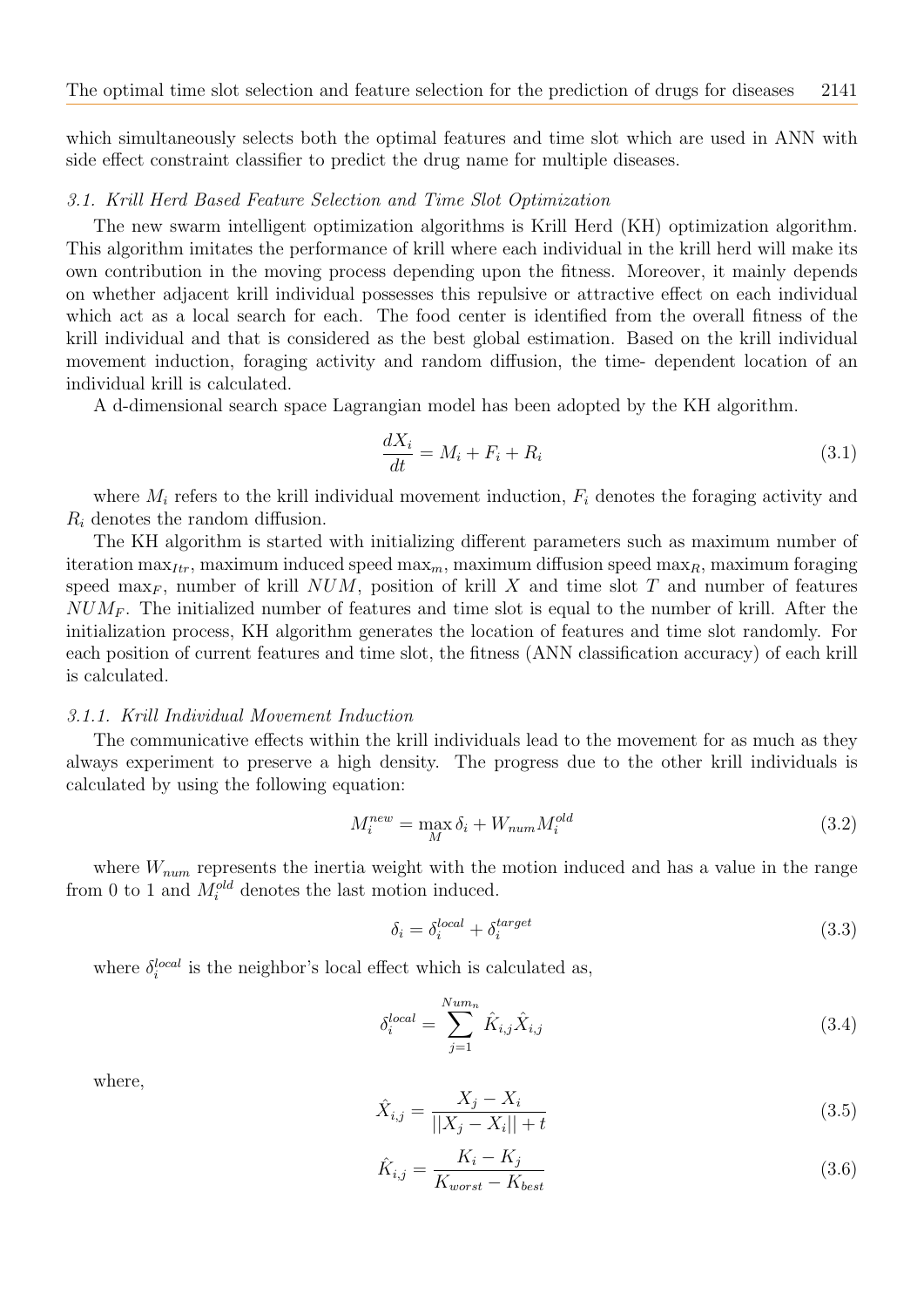where  $K_{best}$  and  $K_{worst}$  are the best and worst krill individual values respectively,  $K_i$  is the fitness (ANN accuracy) of i-th individual krill,  $K_j$  is the fitness of j-th neighbor, t is a small positive number and  $Num_n$  denotes the number of neighbors.

The effect of target direction  $\delta_i^{target}$  $i^{target}_{i}$  is handed over by the best krill individual and it is calculated as follows:

$$
\delta_i^{target} = A_{best} \hat{K}_{i,best} \hat{X}_{i,best}
$$
\n(3.7)

where  $A_{best}$  denotes the effective coefficient of krill individual with best fitness to i-th individual krill which is determined as follows:

$$
A_{best} = 2\left(r + \frac{Itr}{Itr_{\text{max}}}\right) \tag{3.8}
$$

where,  $r$  is the random value between 0 to 1 and  $Itr$  denotes the actual iteration number. The sensing distance is calculated as follows:

<span id="page-5-0"></span>
$$
dist_{s,i} = \frac{1}{5N} \sum_{j=1}^{N} X_i - X_j
$$
\n(3.9)

where N denotes the no of krill individuals and  $X_i(X_i)$  denotes the correspondent position of the i(j)-th krill. If the distance between  $X_i$  and  $X_j$  is lesser than the specified sensing distance then  $X_j$ is a neighbor of  $X_i$ .

## 3.1.2. The Movement Due to Foraging Activity

The foraging motion is defined based on the location of the food as well as the previous experience about the location of the food. The foraging motion is given as follows:

<span id="page-5-1"></span>
$$
F_i = \max_F \varepsilon_i + w_F F_i^{old} \tag{3.10}
$$

where  $w_F$  denotes the inertia weight of foraging motion.

$$
\varepsilon_i = \varepsilon_i^{food} + \varepsilon_i^{best} \tag{3.11}
$$

where  $\varepsilon_i^{best}$  denotes i-th krill's best fitness so far and  $\varepsilon_i^{food}$  denotes the food attractive which is given by,

$$
\varepsilon_i^{food} = A^{food}\hat{K}_{i,food}\hat{X}_{i,food}
$$
\n(3.12)

where  $A^{food}$  is the food coefficient which is calculated as:

$$
A^{food} = 2\left(1 - \frac{Itr}{Itr_{\text{max}}}\right) \tag{3.13}
$$

$$
\varepsilon_i^{best} = \hat{K}_{i,ibest} \hat{X}_{i,ibest} \tag{3.14}
$$

where  $\hat{K}_{i,ibest}$  and  $\hat{X}_{i,ibest}$  denotes the i-th value of previously visited best fitness and position of krill individual's respectively.

Finally in the process of migration due to the foraging activity, the food center is calculated for each iteration as follows:

<span id="page-5-2"></span>
$$
X^{food} = \frac{\sum_{i=1}^{N} \frac{1}{K_i} X_i}{\sum_{i=1}^{N} \frac{1}{K_i}}
$$
\n(3.15)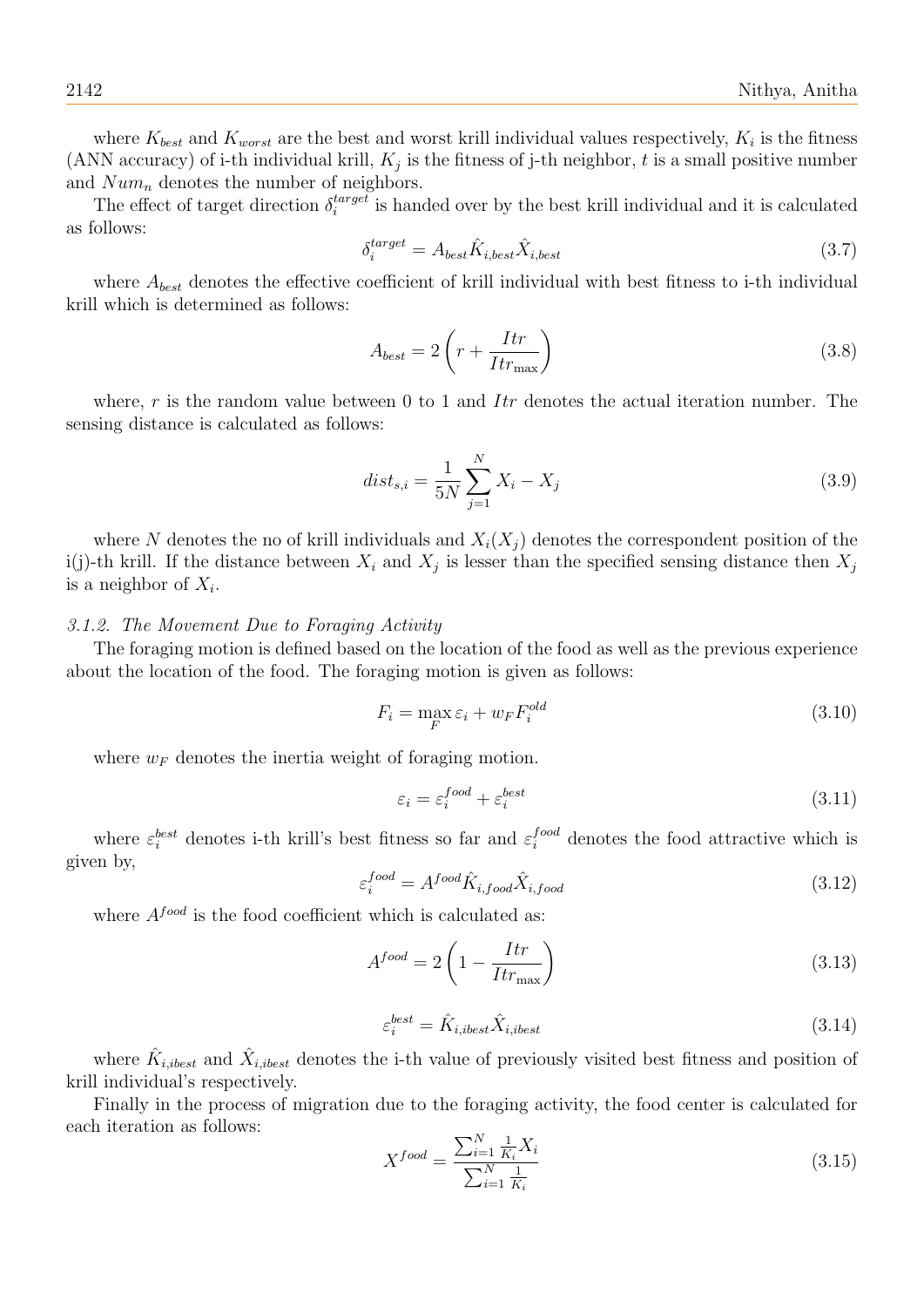#### 3.1.3. The Physical Diffusion

The Physical diffusion motion is determined in the terms of diffusion speed at the maximum and a random directional vector which is given as follows:

<span id="page-6-0"></span>
$$
R_i = \max_R \left( 1 - \frac{Itr}{Itr_{\text{max}}} \right) \beta \tag{3.16}
$$

where  $\beta$  denotes the random directional vector.

## 3.1.4. Updating Position

The positions of krill individuals are updated for each time slot and a different number of features. Moreover, the performance of KH algorithm is improved by integrating the mechanisms of genetic reproduction called the crossover and mutation with KH algorithm.

Crossover

 $x_{i,s}$  is the s-th component of  $X_i$  which is calculated by using the following equation:

<span id="page-6-1"></span>
$$
x_{i,s} = \begin{cases} x_{t,m}, r_{i,m} < C_0 \\ x_{i,m}, \text{ else} \end{cases} \tag{3.17}
$$

where,  $C_0$  is the crossover probability which is equal to 0.2  $\hat{K}_{i,ibest}$ . Mutation

$$
x_{i,m} = \begin{cases} X_{gbest,m} + \gt \rho(x_{p,m} - x_{q,m}), r_{i,m} < M \\ x_{i,m}, \; else \end{cases} \tag{3.18}
$$

where, M denotes the mutation probability which is equal to  $\frac{0.05}{\hat{K}_{i,ibest}}$ . A krill individual's position vector during the interval  $[tm, tm + \Delta tm]$  is calculated as follows and which is based on the different parameters of the movement:

<span id="page-6-2"></span>
$$
X_i(tm + \Delta t m) = X_i(tm) + \Delta t m \frac{dX_i}{dt}
$$
\n(3.19)

This process is continued until the no of iterations reaches the maximum. Finally, the optimal features and time slot are selected and it is associated with the total best krill (time slot and features). The optimized time slot and features are used in ANN with side effect constraint algorithm which predicts the drug name for CKD, diabetic and heart disease. By using optimal features and time slot, the computational and space complexity of the classifier is reduced as well as the accuracy of the drug recommendation method is increased.

#### Algorithm

Step 2: Find the hidden relation among features and calculate statistical measures.

**Step 3:** Initialize max<sub>Itr</sub>, max<sub>M</sub>, max<sub>R</sub>, max<sub>F</sub>, Num, X and Num<sub>F</sub>

//Position Calculation

Step 4: Generate the position of features and time slot randomly.

//Fitness Calculation

Step 5: Calculate the fitness (ANN with side effect constraint accuracy) of the current time slot and features position.

Step 1: Collect drug and patient features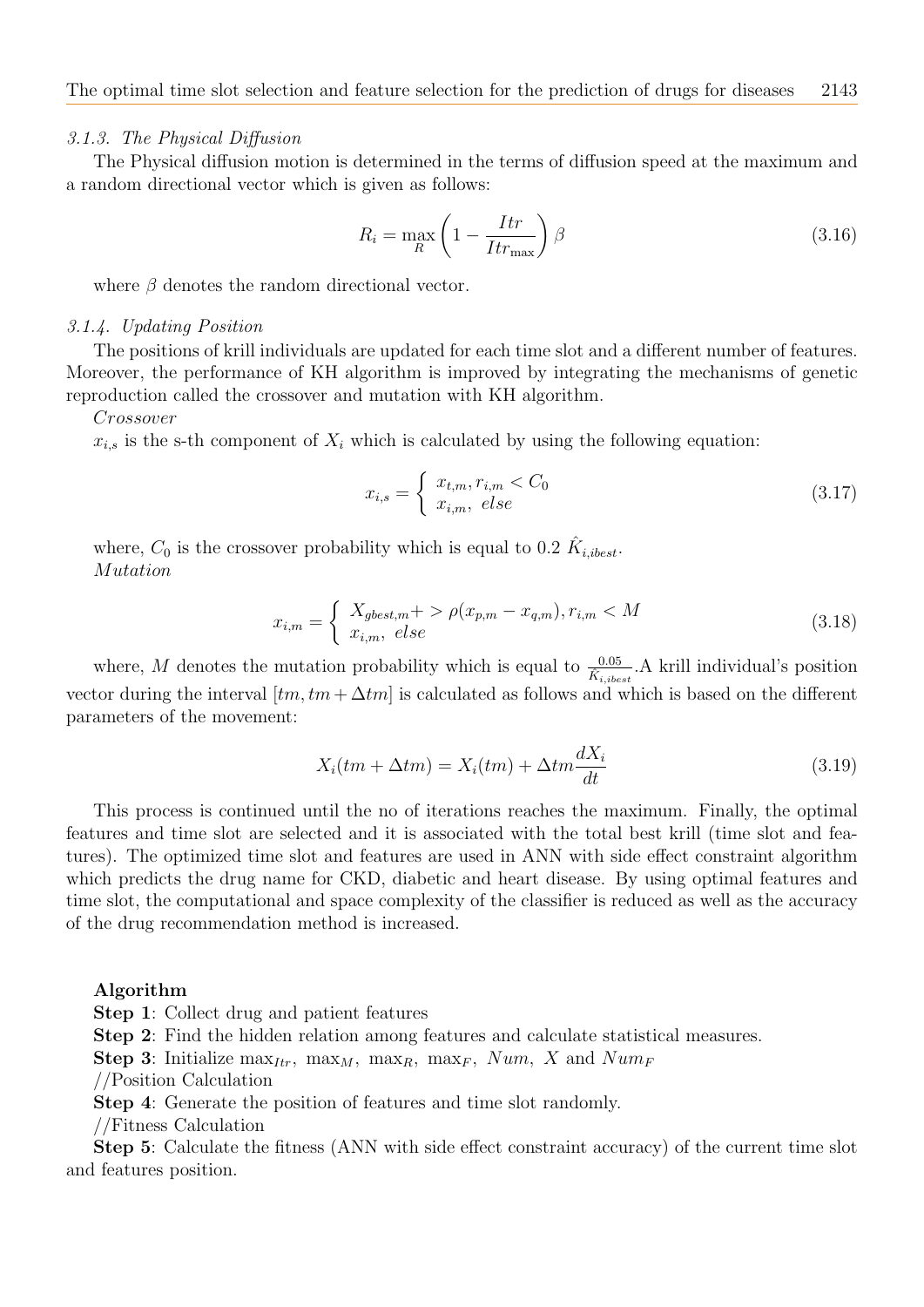| <b>Medicine Name</b> | Class Name | Dosage          | <b>Side Effects</b> | Ingredients                        |
|----------------------|------------|-----------------|---------------------|------------------------------------|
| Edarbi               | ARBs       | $80 \text{ mg}$ | nausea, diarrhea,   | sodium hydroxide, microcrys-       |
|                      |            |                 | fatigue,<br>cough,  | talline<br>cellulose,<br>mannitol, |
|                      |            |                 | dizziness<br>on     | acid, croscarmellose<br>fumaric    |
|                      |            |                 | standing            | sodium, hydroxypropyl cellu-       |
|                      |            |                 |                     | lose, and magnesium stearate       |
| Cozaar               | ARBs       | $50 \text{ mg}$ | dry cough, mus-     | microcrystalline<br>cellulose,     |
|                      |            |                 | cle cramps, tired   | lactose hydrous, pregelatinized    |
|                      |            |                 | feeling             | starch, magnesium stearate,        |
|                      |            |                 |                     | hydroxypropyl<br>cellulose,        |
|                      |            |                 |                     | hypromellose, and titanium         |
|                      |            |                 |                     | dioxide                            |
| Teveten              | ARBs       | $600$ mg        | headache, dizzi-    | crospovidone, hypromellose,        |
|                      |            |                 | ness, tired feeling | lactose monohydrate, magne-        |
|                      |            |                 |                     | sium stearate, microcrystalline    |
|                      |            |                 |                     | cellulose, polyethylene glycol,    |
|                      |            |                 |                     | polysorbate 80, pregelatinized     |
|                      |            |                 |                     | starch, and titanium dioxide       |

<span id="page-7-0"></span>Table 1: Brand-Name Drugs for CKD

//Motion Calculation

Step 6: Calculate the motion which is induced by other individual using equations from [\(3.2\)](#page-4-0) to [\(3.9\)](#page-5-0).

Step 7: Compute foraging motion using equations from [\(3.10\)](#page-5-1) to [\(3.15\)](#page-5-2).

Step 8: Evaluate physical diffusion motion using equation [\(3.16\)](#page-6-0).

Step 9: Update positions for each time slot and features using equations from [\(3.17\)](#page-6-1) to [\(3.19\)](#page-6-2). Step 10: while  $(Itr == max_{Itr})$ 

Step 11: Select the time slot and features associated with the overall best Krill.

## 4. Results and Discussions

In this section, the effectiveness of the proposed drug prediction method is evaluated in the terms of accuracy, precision, and the recall. The effectiveness of existing and proposed drug prediction method is tested using Java 8. For the experimental purpose, different information of patients and drugs are collected from different online resources, hospitals etc. The sample data are shown in Table [1,](#page-7-0)[2](#page-8-0)[,3,](#page-8-1)[4,](#page-9-0)[5,](#page-10-0)[6.](#page-11-0)

## 4.1. Accuracy

Accuracy tends to the measure of correctly selects the optimal time slot and features to recommend a drug name in all instances. It can be calculated by,

$$
Accuracy = \frac{(True \ Positive + True \ Negative)}{(True \ Positive + True \ Negative + False \ Positive + False \ Negative)}
$$

Table [7](#page-11-1) tabulates the accuracy values of proposed KH-ANN with side effect constraint and existing ANN with side effect constraint.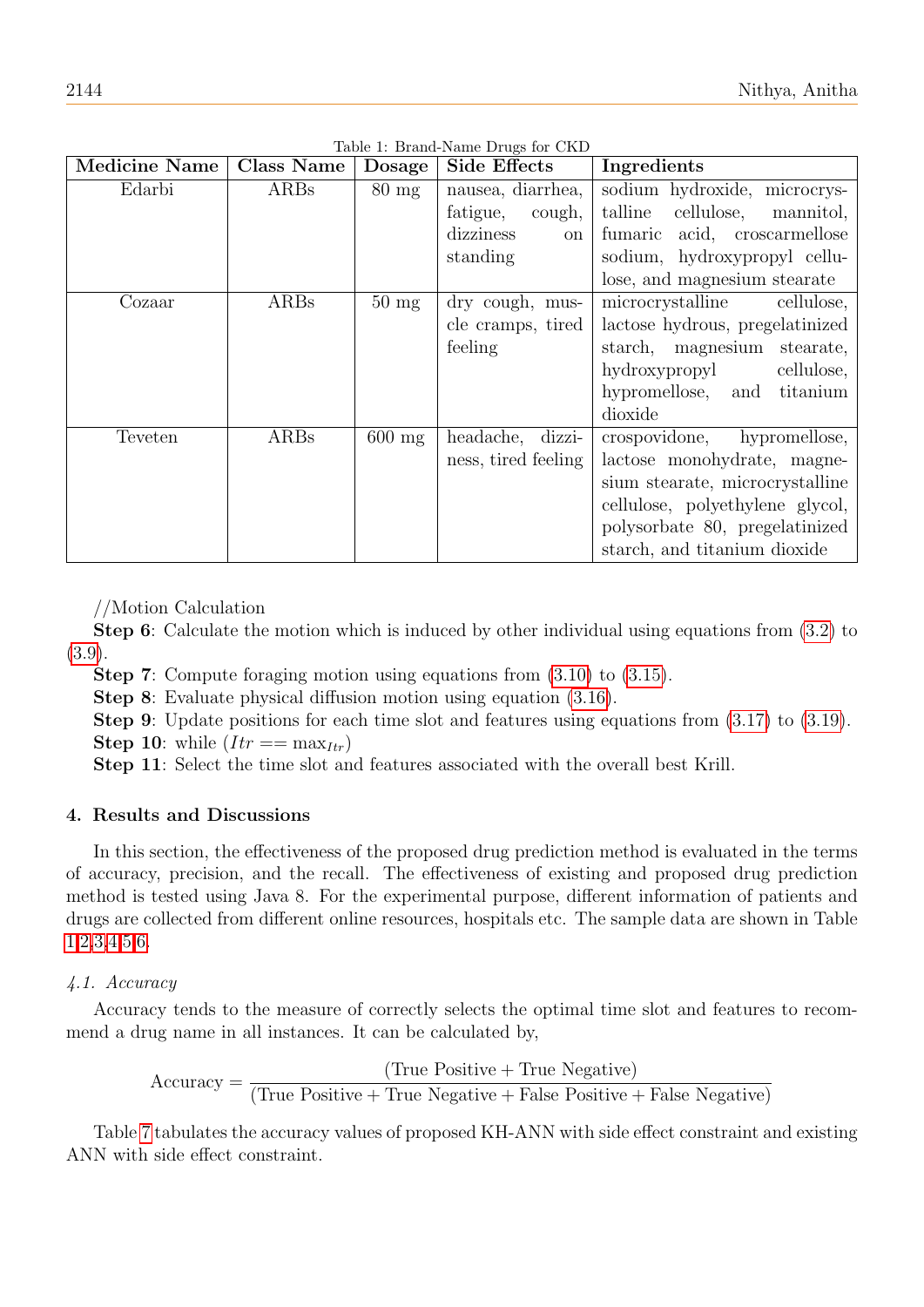| <b>Medicine Name</b> | <b>Class Name</b> | <b>Dosage</b> | Side Effects                    | Ingredients            |
|----------------------|-------------------|---------------|---------------------------------|------------------------|
| Enalapril            | $ACE-I$           | $5-40$ mg     | sleep problems (in-             | lactose,<br>magnesium  |
|                      |                   |               | somnia), dry mouth,             | stearate, sodium bi-   |
|                      |                   |               | nausea, vomiting, di-           | carbonate, and starch. |
|                      |                   |               | arrhea                          | The 10 mg and 20 mg    |
|                      |                   |               |                                 | tablets also contain   |
|                      |                   |               |                                 | iron oxides            |
| Irbesartan           | ARBs              | $150-300$ mg  | drowsiness, confu-              | lactose,<br>microcrys- |
|                      |                   |               | sion, mood changes,             | talline cellulose,     |
|                      |                   |               | increased thirst, loss          | pregelatinized starch, |
|                      |                   |               | $\mathrm{of}$<br>appetite, nau- | croscarmellose sodium, |
|                      |                   |               | and vomiting,<br>sea            | poloxamer 188, silicon |
|                      |                   |               | swelling, weight gain,          | dioxide, and magne-    |
|                      |                   |               | feeling short of breath         | sium stearat           |
| Lisinopril           | $ACE-I$           | $10-40$ mg    | Cough, dizziness,               | calcium<br>phosphate,  |
|                      |                   |               | drowsiness, headache,           | mannitol, magnesium    |
|                      |                   |               | depressed mood                  | stearate, and starch.  |
|                      |                   |               |                                 | The 10 mg and 20 mg    |
|                      |                   |               |                                 | tablets also contain   |
|                      |                   |               |                                 | iron oxide             |

<span id="page-8-0"></span>Table 2: Generic Name Drugs for CKD

<span id="page-8-1"></span>

|  |  |  |  | Table 3: Generic Drugs for Diabetic Disease |  |
|--|--|--|--|---------------------------------------------|--|
|--|--|--|--|---------------------------------------------|--|

| <b>Medicine Name</b> | <b>Class Name</b> | Dosage                                     | <b>Side Effects</b> | Ingredients                                |
|----------------------|-------------------|--------------------------------------------|---------------------|--------------------------------------------|
| Tolbutamide          | Sulfonylureas     | $500$ mg                                   | Hypoglycemia,       | Colloidal<br>silicon                       |
|                      |                   |                                            | weight gain         | dioxide,<br>magne-                         |
|                      |                   |                                            |                     | stearate,<br>sium<br>mi-                   |
|                      |                   |                                            |                     | crocrystalline cellulose,                  |
|                      |                   |                                            |                     | sodium lauryl sulfate                      |
|                      |                   |                                            |                     | sodium<br>and<br>starch                    |
|                      |                   |                                            |                     | glycolate.                                 |
| Gilmepiride          | Sulfonylureas     | $1 \text{ mg}, 2 \text{ mg}, 4 \text{ mg}$ | Hypoglycemia,       | (hydrous),<br>Lactose                      |
|                      |                   |                                            | weight gain         | sodium<br>starch<br>$g_{\rm}$ <sub>1</sub> |
|                      |                   |                                            |                     | povidone,<br>colate,                       |
|                      |                   |                                            |                     | microcrystalline cellu-                    |
|                      |                   |                                            |                     | lose, and magnesium                        |
|                      |                   |                                            |                     | stearate.                                  |
| Glipizide            | Sulfonylureas     | $5 \text{ mg}$ , $10 \text{ mg}$           | Hypoglycemia,       | Lactose,<br>microcrys-                     |
|                      |                   |                                            | weight gain         | talline cellulose, starch                  |
|                      |                   |                                            |                     | and stearic acid. Min-                     |
|                      |                   |                                            |                     | odiab 5 mg tablets are                     |
|                      |                   |                                            |                     | white, biconvex tablets                    |
|                      |                   |                                            |                     | scored on both sides.                      |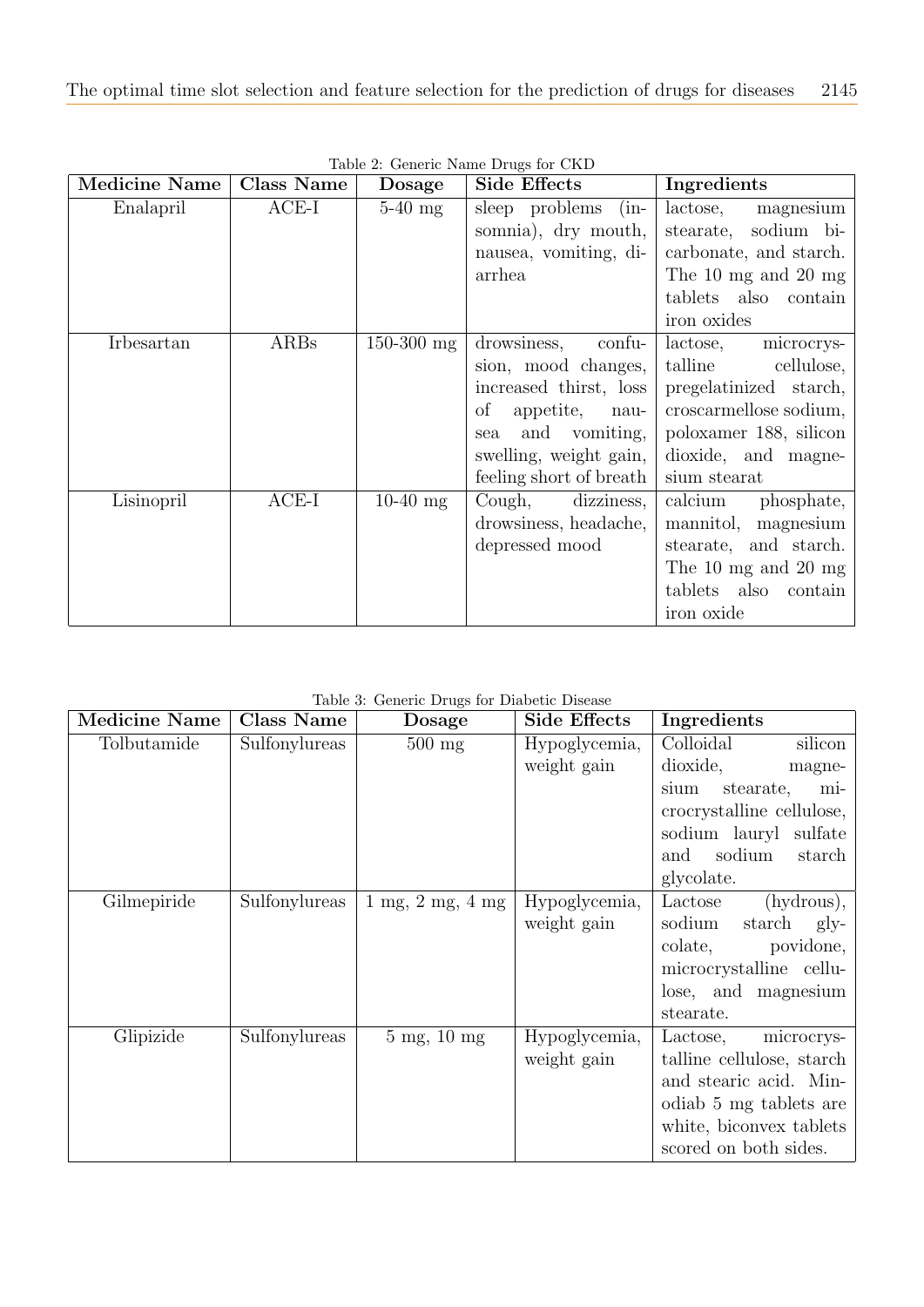| <b>Medicine Name</b> | Class Name     | Dosage                          | <b>Side Effects</b>                                      | Ingredients                          |
|----------------------|----------------|---------------------------------|----------------------------------------------------------|--------------------------------------|
| glyset               | alpha-         | $\overline{25}$ mg              | Abdominal pain, diarrhea,                                | Starch,<br>mi-                       |
|                      | glucosidase    |                                 | and flatulence                                           | crocrystalline                       |
|                      | inhibitors     |                                 |                                                          | cellulose, mag-                      |
|                      |                |                                 |                                                          | nesium stearate,                     |
|                      |                |                                 |                                                          | Hypromellose,                        |
|                      |                |                                 |                                                          | polyethylene                         |
|                      |                |                                 |                                                          | glycol, titanium                     |
|                      |                |                                 |                                                          | dioxide,<br>and                      |
|                      |                |                                 |                                                          | polysorbate 80.                      |
| Gliclazide           | Sulphonylureas | 80 mg                           | Hypoglycemia (low blood                                  | Each tablet con-                     |
|                      |                |                                 | $sugar)$ :<br>Gliclazide,<br>like                        | tains 80mg of                        |
|                      |                |                                 | other sulfonylurea drugs,                                | gliclazide.<br>The                   |
|                      |                |                                 | can cause symptoms of                                    | other<br>ingredi-                    |
|                      |                |                                 | hypoglycemia (low blood                                  | ents are maize                       |
|                      |                |                                 | sugar) including dizziness,                              | starch,<br>stearic                   |
|                      |                |                                 | lack of energy, drowsiness,<br>headache,<br>and sweating | acid,<br>magne-<br>sium<br>stearate, |
|                      |                |                                 | have been observed. Weak-                                | microcrys-                           |
|                      |                |                                 | ness, nervousness, shaki-                                | talline cellulose                    |
|                      |                |                                 | ness, and numbness or tin-                               | (E460).                              |
|                      |                |                                 | gling                                                    |                                      |
| Glimepiride          | Sulphonylureas | $1 \text{ mg}$ , $2 \text{ mg}$ |                                                          | lactose<br>$(hy-$                    |
|                      |                | and $4 \text{ mg}$              |                                                          | sodium<br>drous),                    |
|                      |                |                                 | $\bullet$ severe skin rash, itch-                        | starch<br>glyco-                     |
|                      |                |                                 | ing, redness, or irrita-                                 | late, povidone,                      |
|                      |                |                                 | tion                                                     | microcrystalline                     |
|                      |                |                                 | • pale skin, easy bruis-                                 | cellulose,<br>and                    |
|                      |                |                                 | ing or bleeding, fever,                                  | magnesium                            |
|                      |                |                                 | unusual weakness                                         | stearate                             |
|                      |                |                                 | $\bullet$ numbness<br>or tingly                          |                                      |
|                      |                |                                 | feeling                                                  |                                      |
|                      |                |                                 | • trouble breathing                                      |                                      |
|                      |                |                                 | $\bullet$ feeling like you might                         |                                      |
|                      |                |                                 | pass out                                                 |                                      |
|                      |                |                                 | $\bullet$ dark<br>urine,<br>clay-                        |                                      |
|                      |                |                                 | colored stools                                           |                                      |

<span id="page-9-0"></span>Table 4: Brand-Name Drugs for Diabetic Disease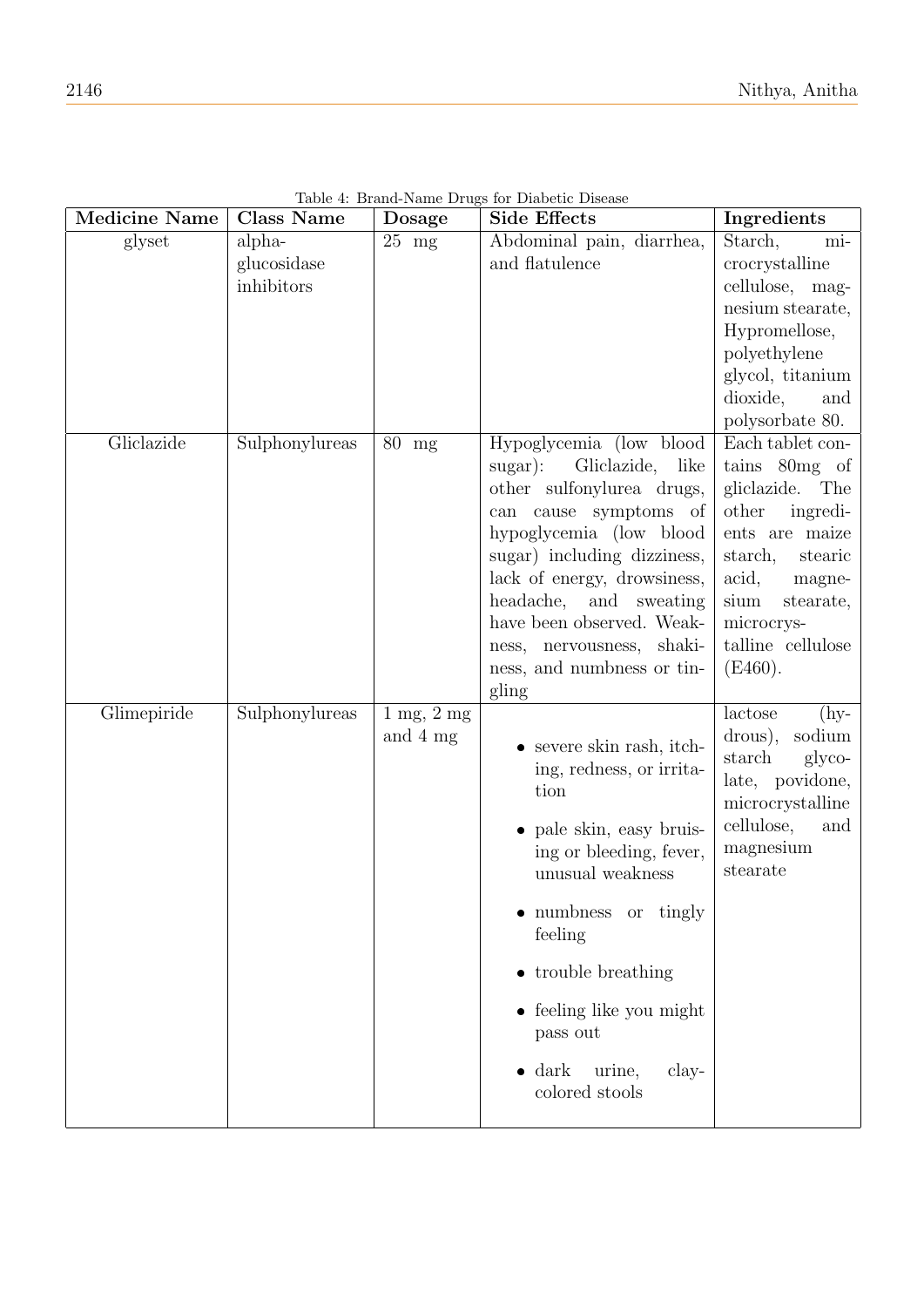| <b>Medicine Name</b> | <b>Class Name</b>          | Dosage                                            | <b>Side Effects</b>                                                                                          | Ingredients                                                                                                                                                                              |
|----------------------|----------------------------|---------------------------------------------------|--------------------------------------------------------------------------------------------------------------|------------------------------------------------------------------------------------------------------------------------------------------------------------------------------------------|
| Ikorel               | Potassium<br>Channel Open- | $10 \text{ mg}$ to $20 \text{ mg}$<br>twice a day | dizziness<br>Headache,<br>and light-headedness,                                                              | maize<br>starch,<br>$\,$ croscarmellose                                                                                                                                                  |
|                      | ers                        |                                                   | especially when get-<br>ting up from a sitting<br>or lying down position,<br>tiredness, drowsiness,<br>cough | sodium, stearic<br>acid, mannitol                                                                                                                                                        |
| Efient               | Antiplatelet<br>Drugs      | $60$ -mg                                          | an increased tendency<br>for bleeding, headache,<br>dizziness, back pain                                     | mannitol,<br>Hypromellose,<br>low-substituted<br>hydroxypropyl<br>cellulose,<br>mi-<br>crocrystalline<br>cellulose,<br>$\text{SU}-$<br>stearate,<br>crose<br>and<br>glyceryl<br>behenate |
| Innovace             | <b>ACE</b> Inhibitors      | $2.5 \text{ mg}$                                  | swelling of your hands,<br>feet or ankles, cough                                                             | lactose monohy-<br>sodium<br>drate,<br>hydrogen<br>$car-$<br>bonate,<br>maize<br>starch, pregela-<br>tinized<br>starch,<br>magnesium<br>stearate                                         |

<span id="page-10-0"></span>Table 5: Brand-Name Drugs for Heart Disease



<span id="page-10-1"></span>Figure 1: Comparison of Accuracy (%)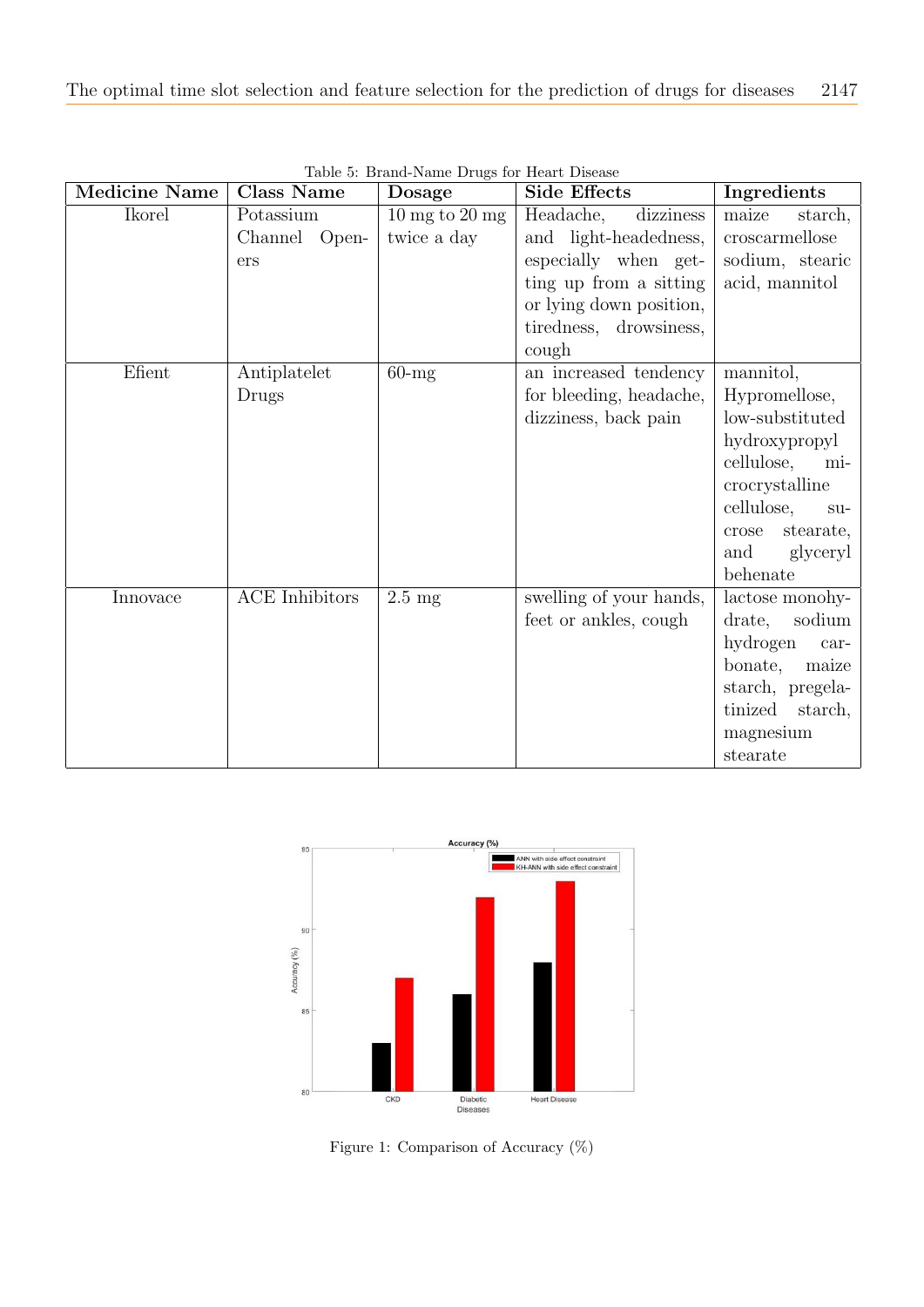| Medicine       | <b>Class Name</b> | <b>Dosage</b>                 | <b>Side Effects</b>        | Ingredients                        |
|----------------|-------------------|-------------------------------|----------------------------|------------------------------------|
| Name           |                   |                               |                            |                                    |
| doxazosin (dox | alpha blockers    | 8mg                           | fast and pounding heart-   | microcrystalline                   |
| $AY$ zo $sin)$ |                   |                               | beat, irregular heartbeat, | cellulose,<br>lactose,             |
|                |                   |                               | <b>Dizziness</b>           | sodium starch gly-                 |
|                |                   |                               |                            | colate, magnesium                  |
|                |                   |                               |                            | stearate and sodium                |
|                |                   |                               |                            | lauryl sulfate                     |
| digoxin        | Cardiac glyco-    | to $15$<br>10                 | slow heartbeat, dizziness, | Each $2\text{-mL}$<br>am-          |
|                | sides             | mcg/kg                        | fainting                   | pule of LANOXIN                    |
|                |                   |                               |                            | Injection<br>contains              |
|                |                   |                               |                            | 500 mcg $(0.5 \text{ mg})$         |
|                |                   |                               |                            | $digoxin$ (250 mcg)                |
|                |                   |                               |                            | $[0.25 \text{ mg}] \text{ per mL}$ |
| Furosemide     | Diuretics         | $20 \text{ to } 80 \text{mg}$ | weight loss, body aches,   | lactose monohydrate                |
|                |                   |                               | fever, wheezing,<br>nausea | NF, magnesium                      |
|                |                   |                               | and vomiting               | stearate NF, starch                |
|                |                   |                               |                            | NF, talc USP, and                  |
|                |                   |                               |                            | colloidal<br>silicon               |
|                |                   |                               |                            | dioxide NF                         |

## <span id="page-11-0"></span>Table 6: Generic Drugs for Heart Disease

<span id="page-11-1"></span>Table 7: Comparison of Accuracy (%)

|                 | $10010$ , $100111$ $100110011$ , $01010011$ , $0101$ |                                                                      |
|-----------------|------------------------------------------------------|----------------------------------------------------------------------|
| <b>Diseases</b> |                                                      | ANN with side effect constraint   KH-ANN with side effect constraint |
| CKD             |                                                      |                                                                      |
| Diabetic        |                                                      |                                                                      |
| Heart disease   |                                                      |                                                                      |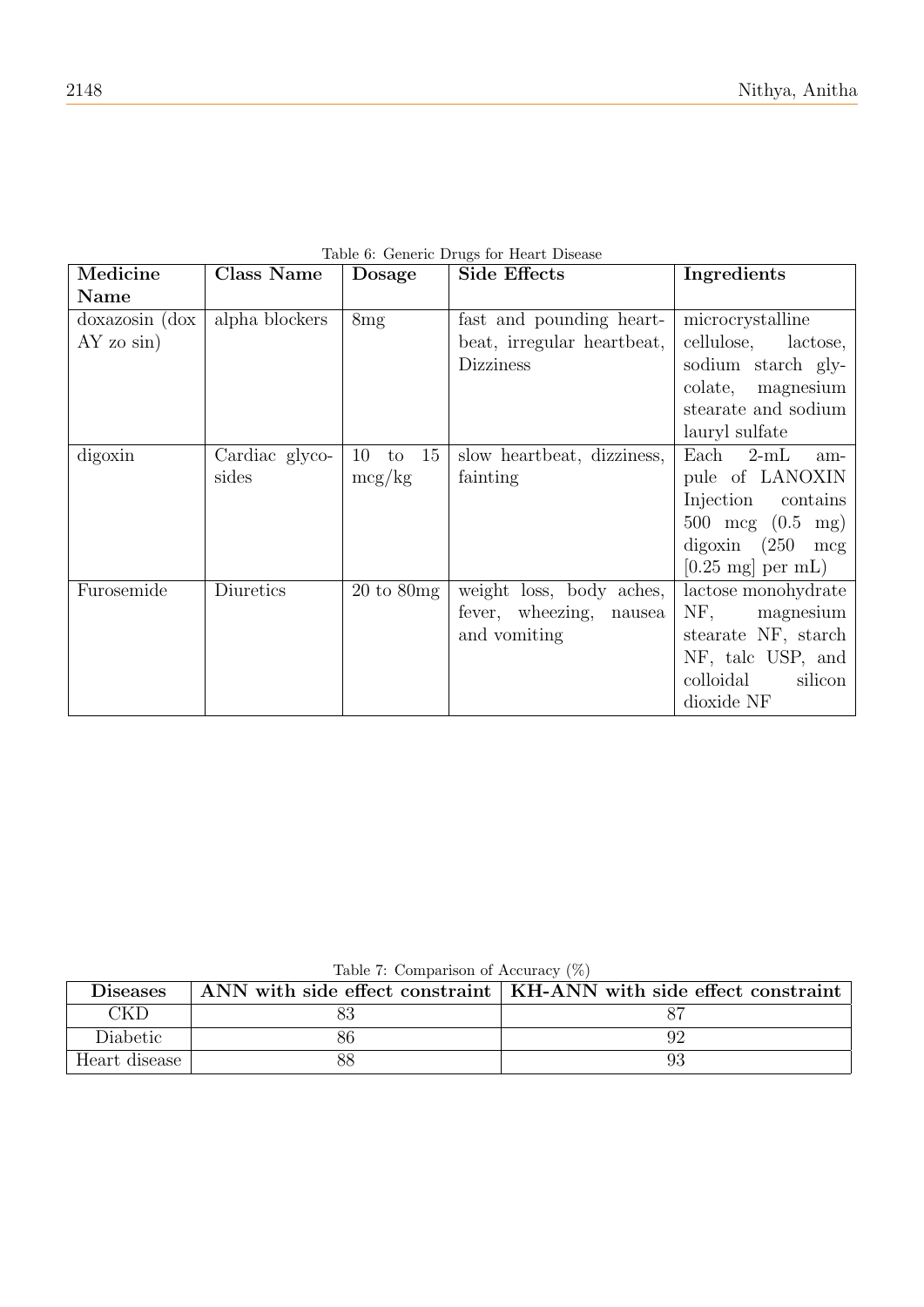| <b>Diseases</b> |       | ANN with side effect constraint $\vert$ KH-ANN with side effect constraint |
|-----------------|-------|----------------------------------------------------------------------------|
| CKD             | 0.811 | 0.854                                                                      |
| Diabetic        | 0.846 | 0.887                                                                      |
| Heart disease   | 0.839 | 0.875                                                                      |

<span id="page-12-0"></span>Table 8: Comparison of Precision



<span id="page-12-1"></span>Figure 2: Comparison of Precision

Figure [1,](#page-10-1) comparison of KH-ANN with side effect constraint and ANN with side effect constraint in terms of accuracy. It is clearly known from the graph is that the proposed KH- ANN with side effect constraint has high accuracy than the ANN with side effect constraint for three different types of diseases are CKD, diabetic and heart disease. Clearly, it proves that the optimized time slot and features increases the accuracy of drug name prediction method.

#### 4.2. Precision

The Precision value is calculated bestow to the relevant information at true positive prediction value and false positive prediction value.

$$
Precision = \frac{True \ Positive}{(True \ Positive + False \ Positive)}
$$

Table [8](#page-12-0) tabulates the precision values of proposed KH-ANN with side effect constraint and existing ANN with side effect constraint.

Figure [2,](#page-12-1) comparison of KH-ANN with side effect constraint and ANN with side effect constraint in terms of precision. It is clearly known from the graph is that the proposed KH- ANN with side effect constraint has high precision than the ANN with side effect constraint for three different types of diseases are CKD, diabetic and heart disease. Clearly, it proves that the optimized time slot and features increases the precision of drug name prediction method.

#### 4.3. Recall

The value of recall is calculated bestow to recommend the drug name at true positive value and false negative value predictions.

$$
Recall = \frac{True \ Positive}{(True \ Positive + False \ Negative)}
$$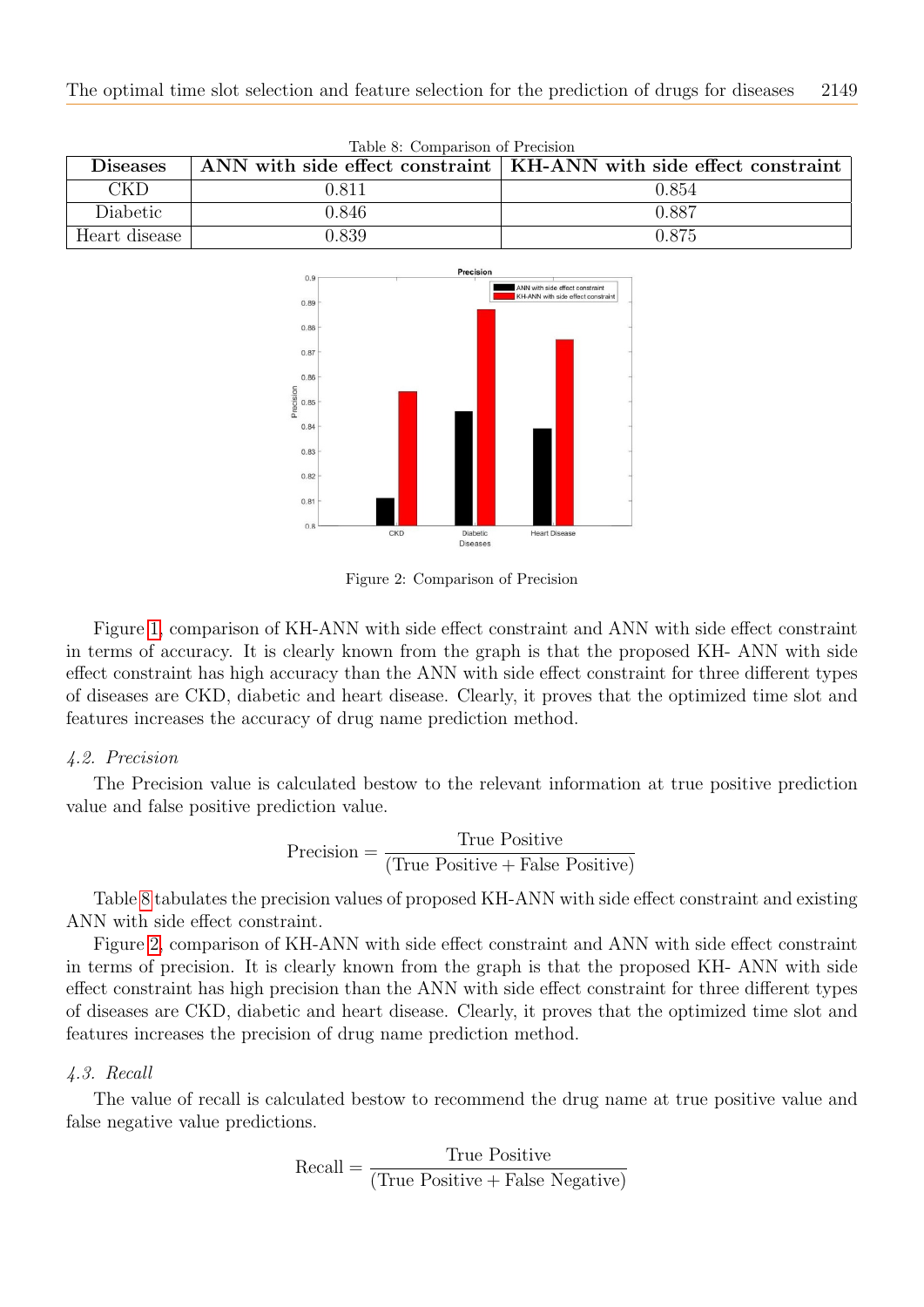| <b>Diseases</b> |      | ANN with side effect constraint $\vert$ KH-ANN with side effect constraint |
|-----------------|------|----------------------------------------------------------------------------|
| <b>CKD</b>      | 0.80 | 0.84                                                                       |
| Diabetic        | 0.84 | 0.89                                                                       |
| Heart disease   | 1.82 | 0.87                                                                       |

<span id="page-13-1"></span>



<span id="page-13-2"></span>Figure 3: Comparison of Recall

Table [9](#page-13-1) shows the recall values of proposed ANN with side effect constraint and existing ANN without side effect constraints.

Figure [3,](#page-13-2) comparison of KH-ANN with side effect constraint and ANN with side effect constraint in terms of recall. It is clearly known from the graph is that the proposed KH- ANN with side effect constraint has high recall than the ANN with side effect constraint for three different types of diseases are CKD, diabetic and heart disease. Clearly, it proves that the optimized time slot and features increases the recall of drug name prediction method.

## 5. Conclusion

In this paper, a drug recommendation method is improved by introducing a Krill Herd (KH) optimization algorithm. Initially, data related to drug and patients are collected from different sources. The hidden relationship among features and statistical measures are calculated and added as additional features. The KH algorithm selects the optimal time slot and features which is based on the simulation of behavior of herding of the krill individuals. It searches for which time slot and for which features, the classification accuracy of Artificial Neural Network (ANN) is high. The selected time slot and features by KH algorithm are used in ANN to predict the drug name for CKD, diabetic and heart disease. The experimental result shows that the proposed KH- ANN with side effect constraint has high accuracy, precision and recall for prediction of drug name for CKD, diabetic and heart disease.

## References

<span id="page-13-0"></span>[1] M. Aladeemy, S. Tutun and M.T. Khasawneh, A new hybrid approach for feature selection and support vector machine model selection based on self-adaptive cohort intelligence, Expert Systems with Applications, 88 (2017) 118–131.